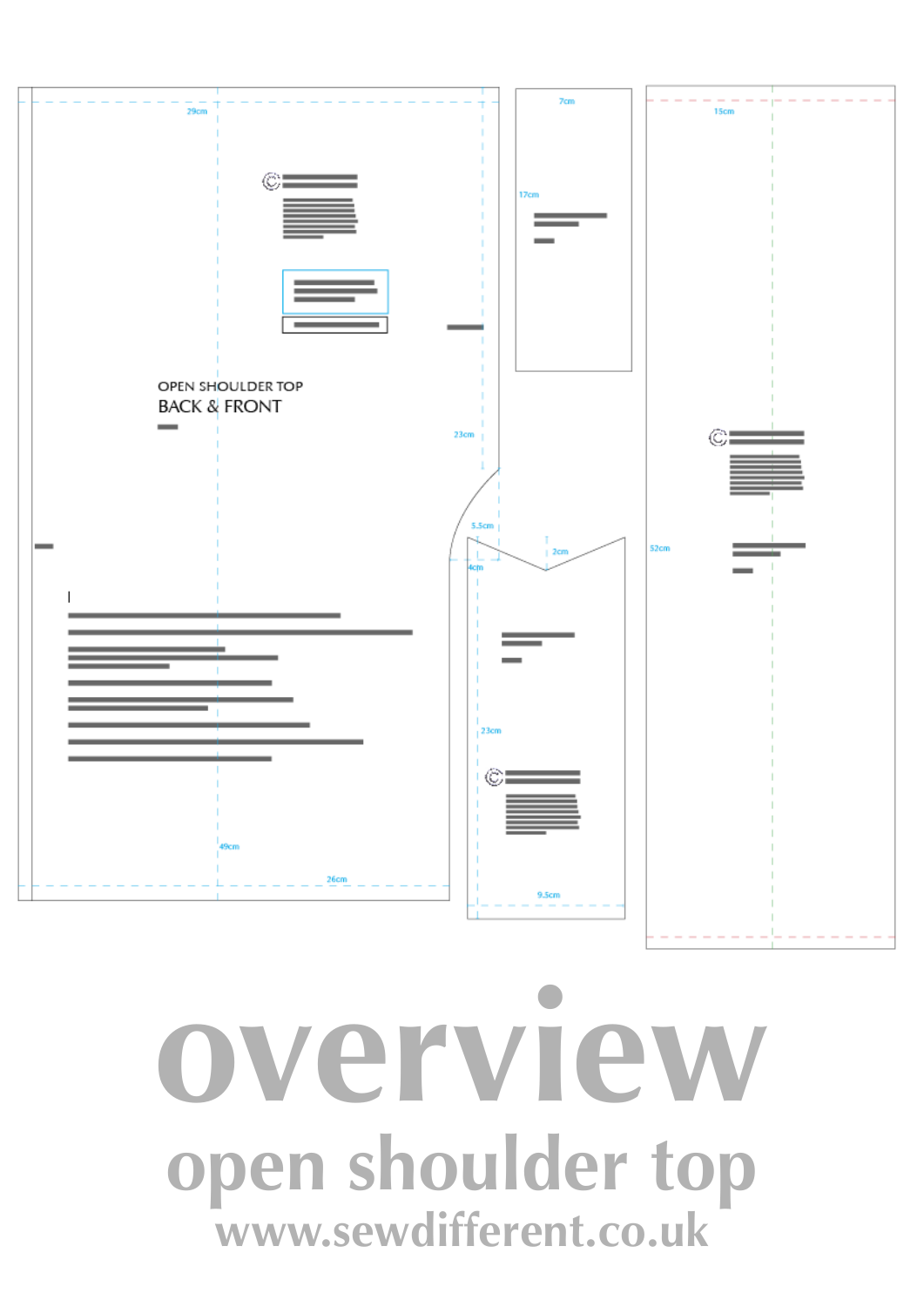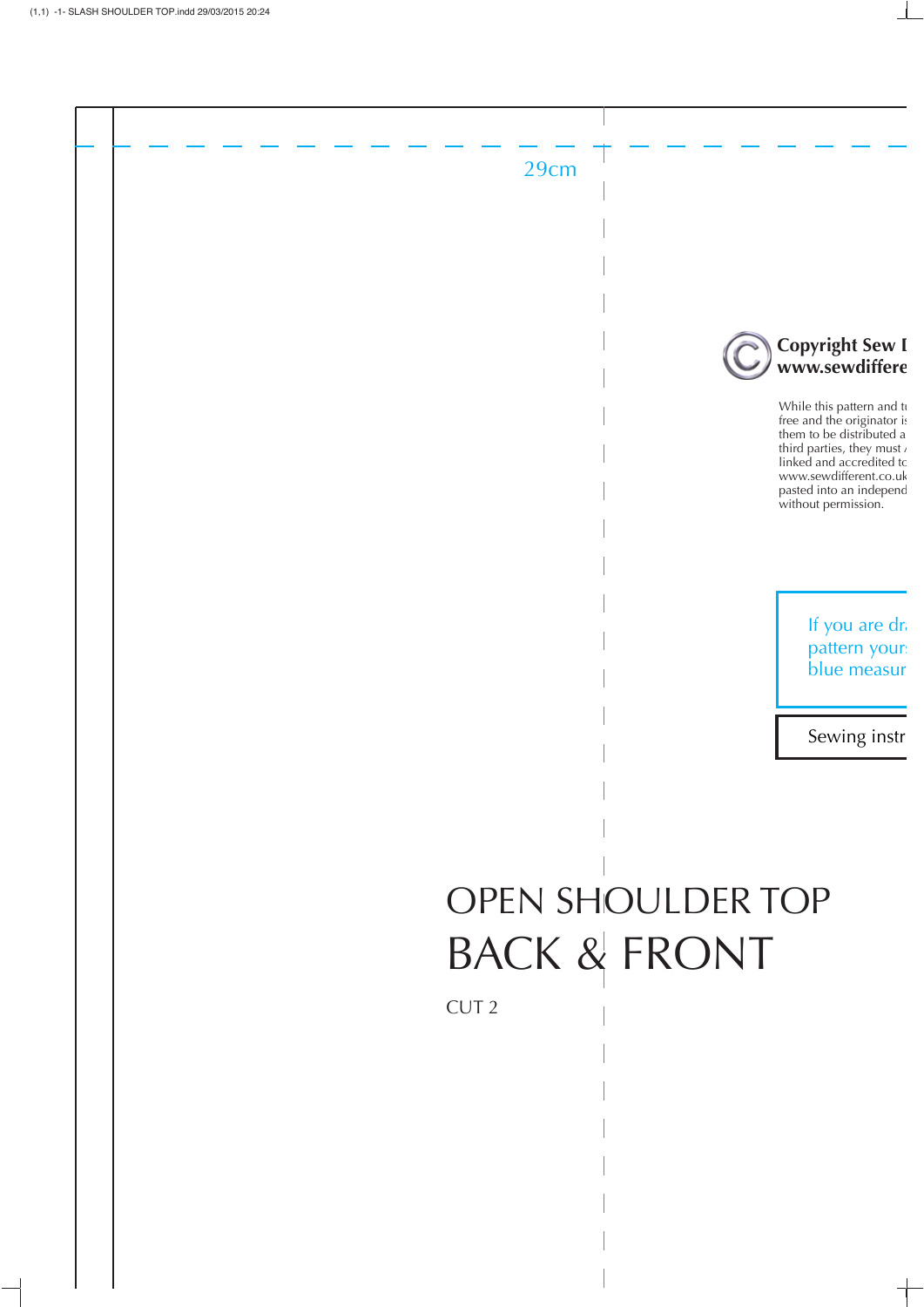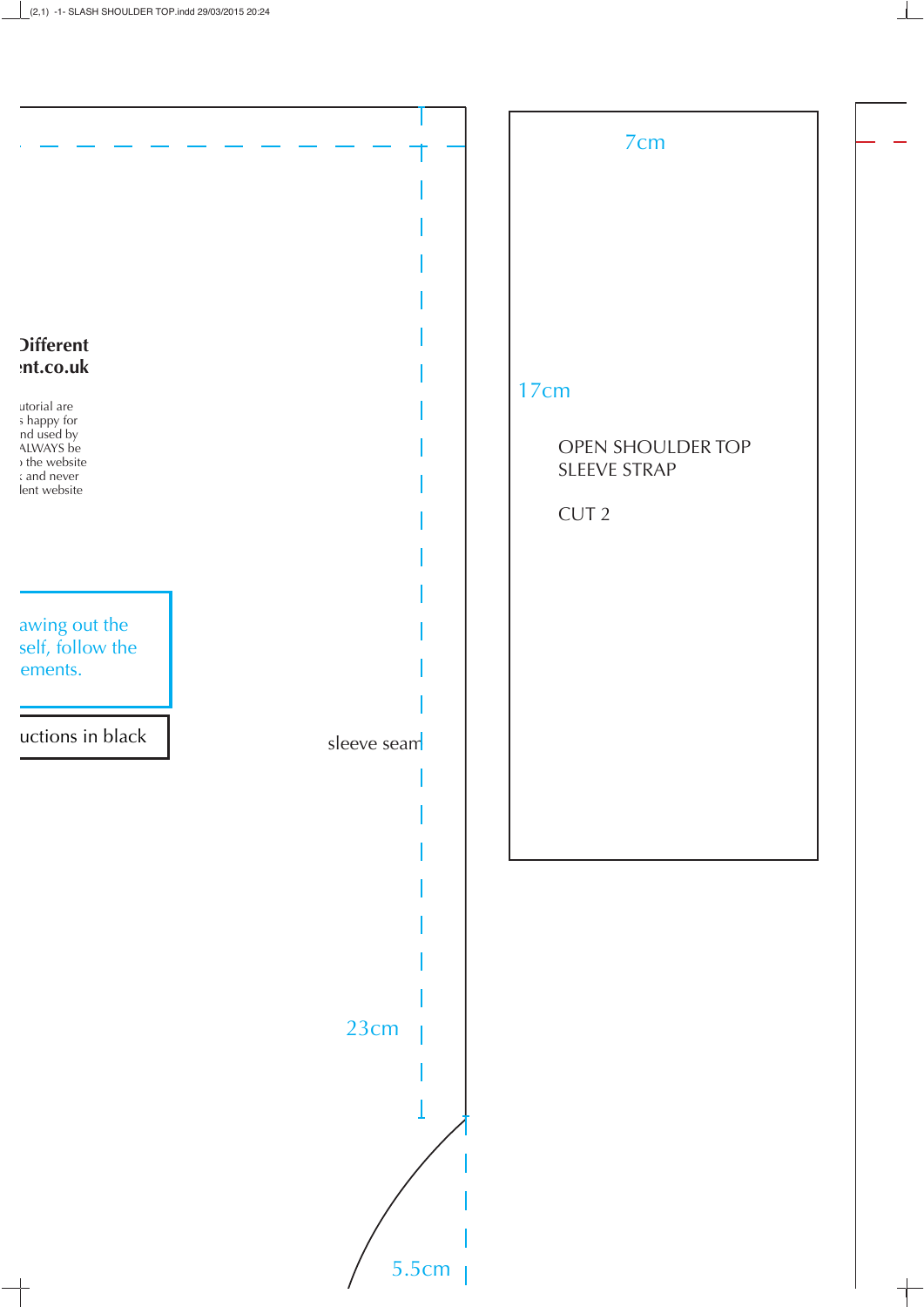

While this pattern and tutorial are free and the originator is happy for them to be distributed and used by third parties, they must ALWAYS be linked and accredited to the website www.sewdifferent.co<mark>.</mark>uk and never pasted into an independent website without permission.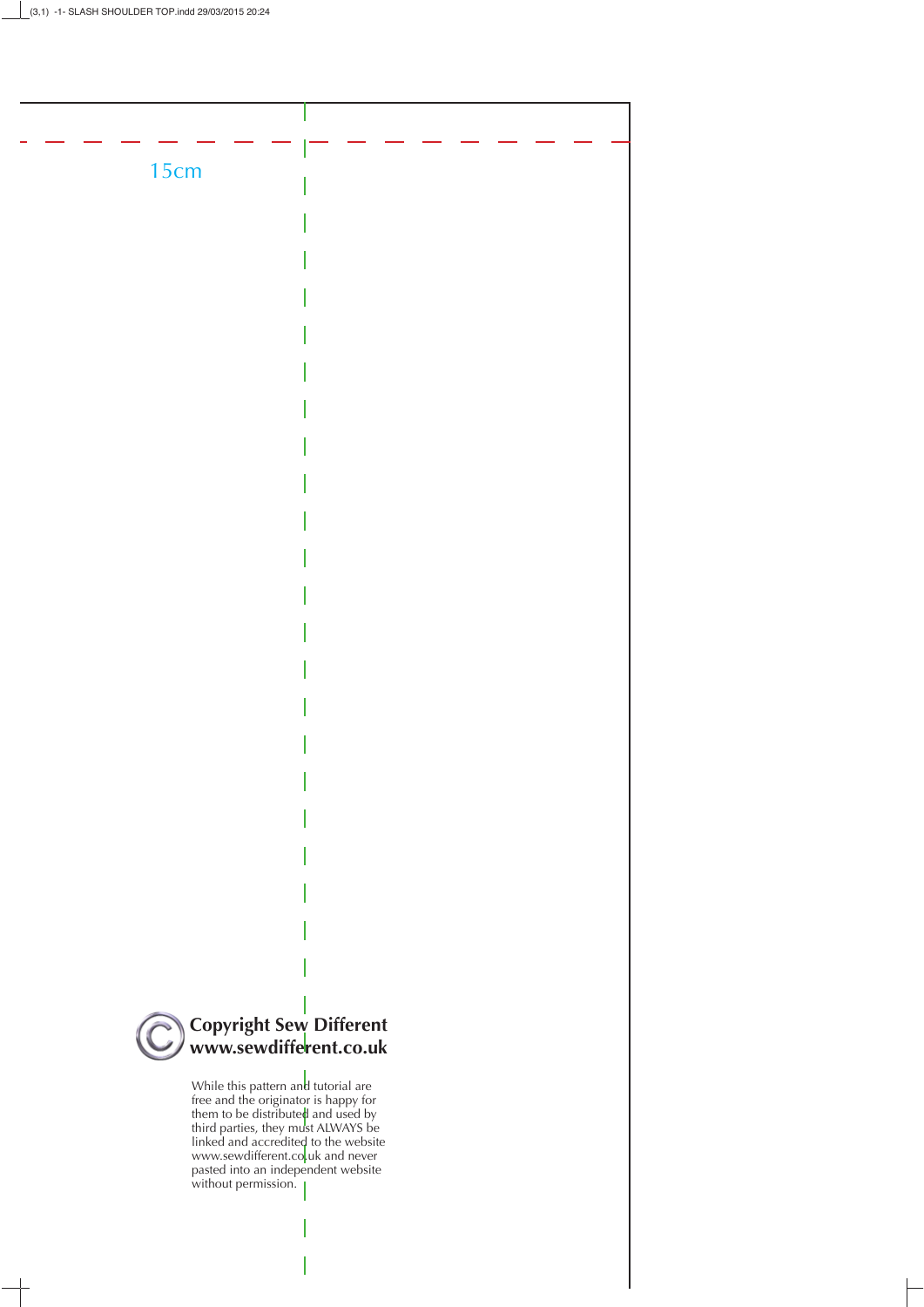## FOLD

Sew BOTTOM TRIM to BACK and the other BOTTOM TRIM to FRONT right sides toget

Fold BOTTOM TRIM in half lengthways along green dash with right sides together - sew

Turn inside out so wrong sides are together and iron Iron BOTTOM TRIM flat and them turn back with wrong sides togther Oversew along the joinging seam

Sew SLEEVE TRIM to each of the 4 sleeve seams right sides together

Sew together the BACK and FRONT along the should trim only (blue dash) Sew sides of top together between yellow dots

Turn in Sleeve trim with wrong sides together - oversew along the joinging seam

Sew the SHOULDER STRAPS along their length with right sides together. Turn inside ou

Sew should STRAPS to the top FRONT & BACK joining the red dots

49cm 2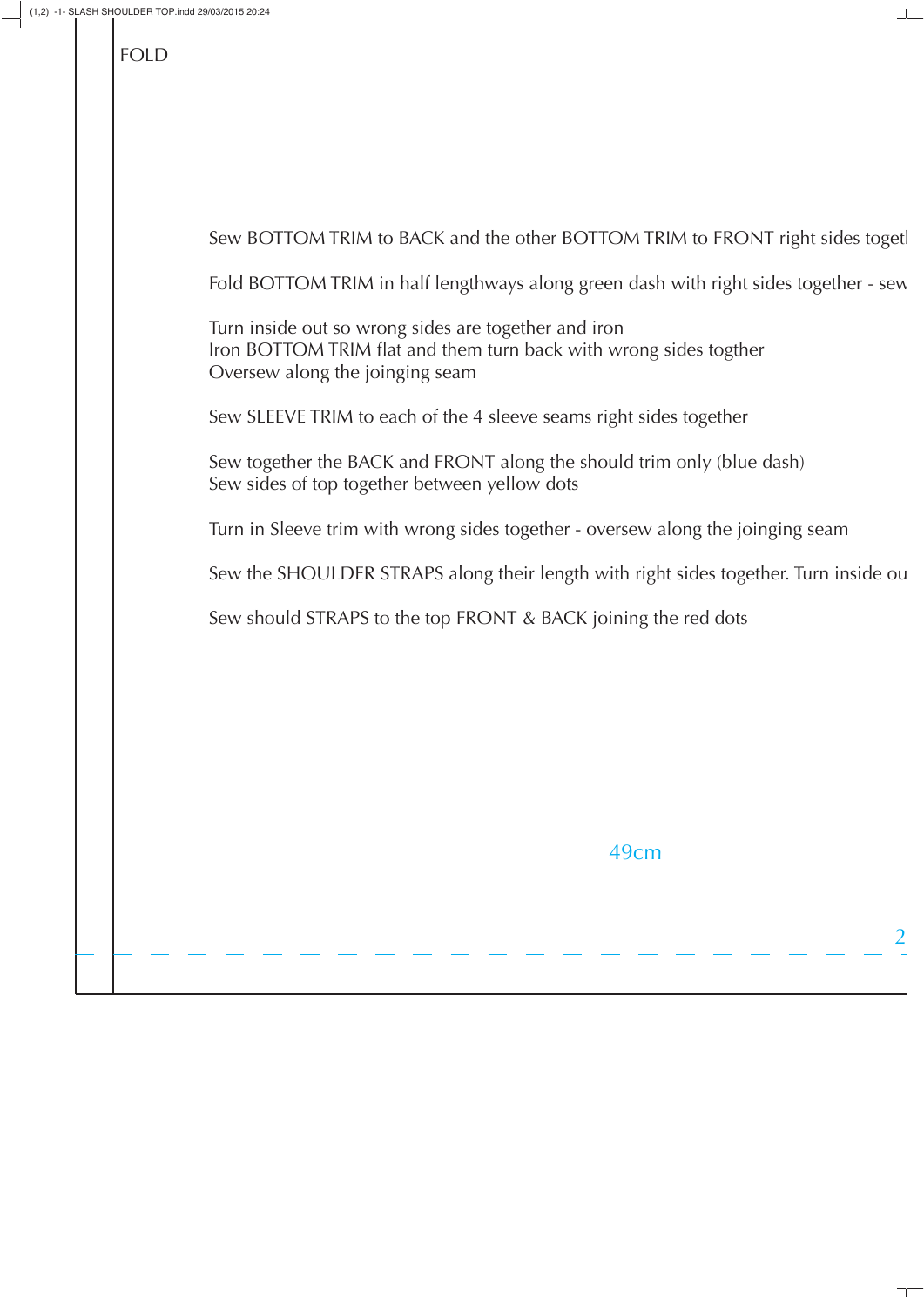her

w all 4 ends along red dash

ut and iron.

6cm



9.5cm